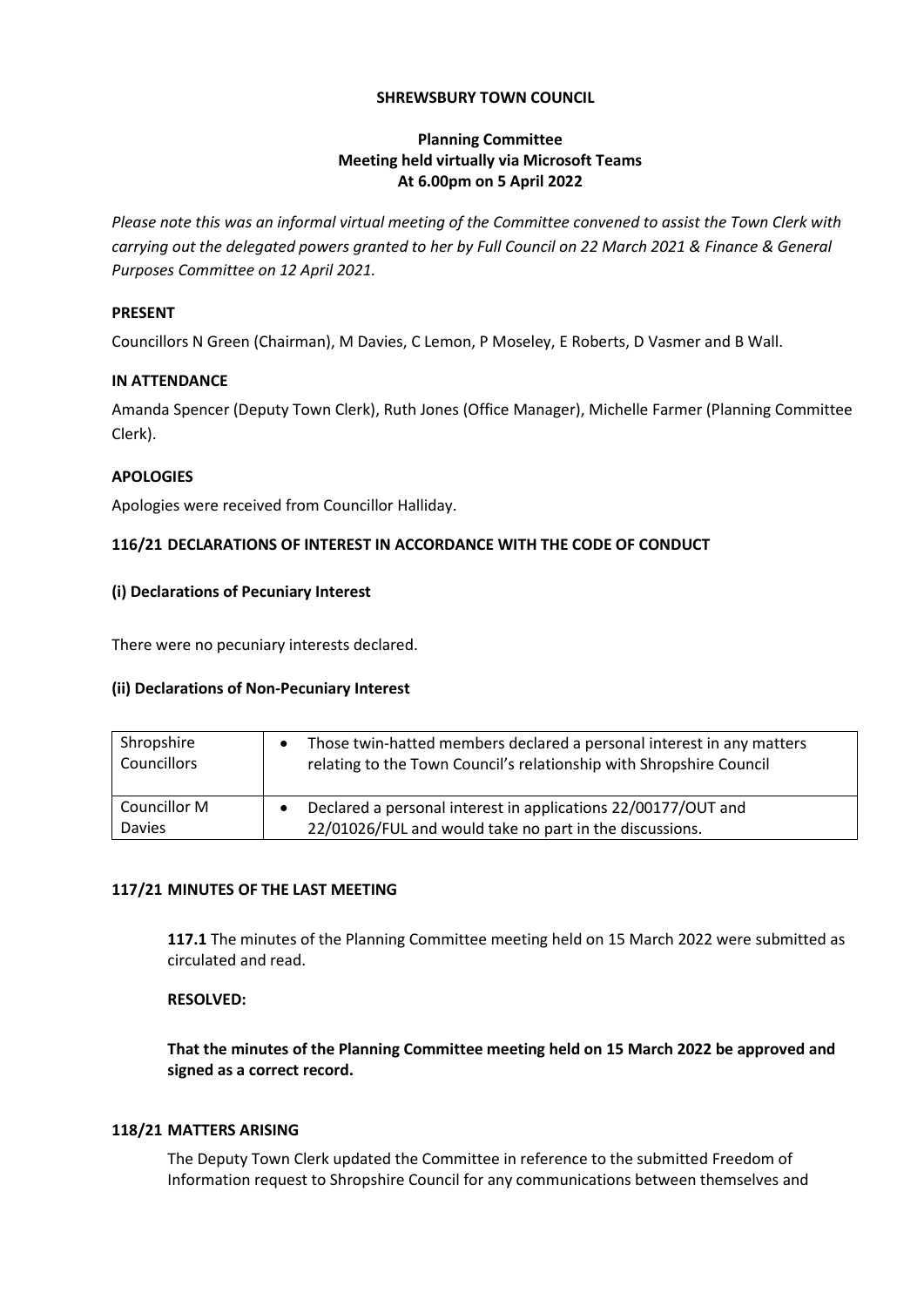Hencote as part of the application 21/05743/OUT – Land off Ellesmere Road, Hencote, Shrewsbury, as concerns had been raised about any predetermination on the application. The request was submitted a few weeks ago and a response has yet to be received.

# **RESOLVED:**

The Deputy Town Clerk will chase up the Freedom of Information Request.

### **119/21 HIGHWAY ORDERS**

### **119.1 Changes to the parking restrictions on various roads in Shrewsbury**

The Highway Order referred to various locations in Shrewsbury and Committee were informed that changes came into effect from 11 March 2022.

# **RESOLVED:**

No comments were made by the Committee regarding this order.

# **119.2 Proposed 20mph speed limit in the New Street area of Shrewsbury**

Shropshire Council proposes to place a 20mph speed limit on the following lengths of roads in Shrewsbury.

- New Street its whole length.
- Water Lane From its junctions with New Street to its extent at the eastern edge of Silks Meadow Recreation Ground.
- Porthill Road From its junction with Pengwern Road to New Street.

It was noted that the Committee Clerk had sent this notification out to all Councillors, asking for any comments due to the tight deadline between this Planning Committee meeting and the consultation period end date of 6 April 2022. Members were asked if they had any comments on this proposal.

### **RESOLVED:**

No comments were raised by Committee at the meeting. It was agreed that if any Councillors wished to comment they need to do so by the deadline day of 6 April 2022.

### **119.3 Proposed changes to on-street Pay & Display charges**

Shropshire Council proposed to make changes to its on-street Pay & Display charges at Ludlow, Mereside, Ellesmere and in Shrewsbury. The order explained that charges have not increased since 2018 and so require adjustment for inflation over this period. Shrewsbury price will rise from £2.40 per hour to £2.80 per hours.

### **RESOLVED:**

No comments were raised by Committee at the meeting. It was agreed that if any Councillors wished to comment they need to do so by the deadline day of 20 May 2022.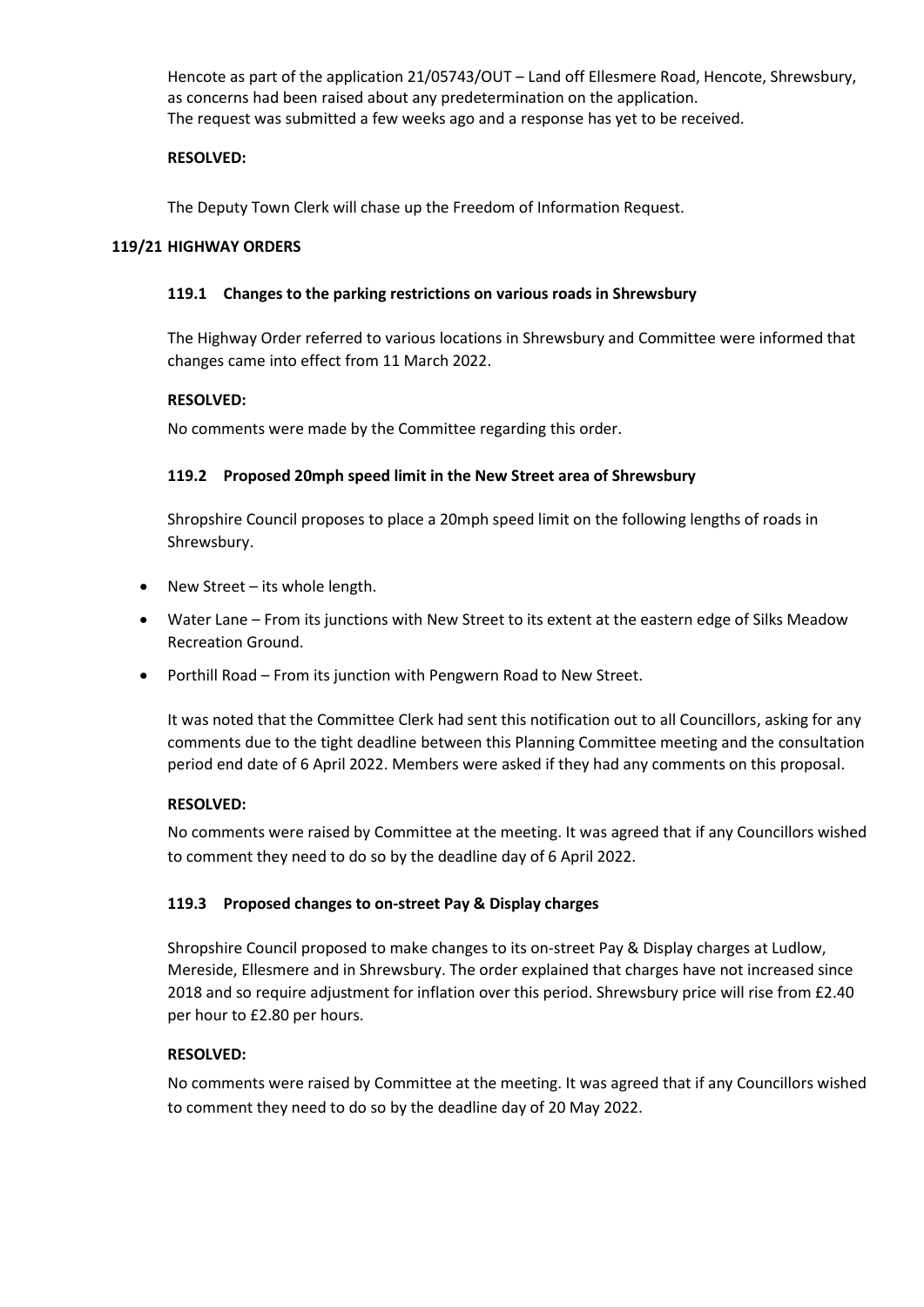# **119.4 Proposed changes to charges and restriction in various car parks**

Shropshire Council proposes to make to make changes to the charges in the following car parks in Shrewsbury: Quarry Swimming & Fitness Centre, Bridge Street, St Austin's and Raven Meadows multi-storey.

# **RESOLVED:**

No comments were raised by Committee at the meeting. It was agreed that if any Councillors wished to comment they need to do so by the deadline day of 20 May 2022.

# **119.5 Experimental One Way order on New Street, Shrewsbury.**

On 23 March 2022 Shropshire Council made an experimental order to place a one-way traffic restriction on New Street, Shrewsbury, from its junction with Park Avenue to its junction with Quarry Place, in a north easterly direction. Pedal cycles and emergency vehicles being used in an emergency, will be exempt from this restriction. The order comes into effect on 8 April 2022 and will operate for a period of up to 18 months. Shropshire Council will consider in due course whether its provisions should continue in force indefinitely.

# **RESOLVED:**

No comments were raised by Committee at the meeting. It was agreed that if any Councillors wished to comment they need to do so by the deadline day of 8 October 2022.

# **120/21 TREE PRESERVATION ORDERS**

There were no Tree Preservation Orders for consideration.

### **121/21 PREMISES LICENCE APPLICATIONS**

There were no Premises Licence Applications for consideration.

### **122/21 PLANNING APPLICATIONS**

### **122.1 Schedules of Planning Applications**

The Deputy Town Clerk submitted the schedules of valid planning applications for planning consent for development within the Town Council's area, which had been registered between 5 March 2022 – 25 March 2022.

### **RESOLVED:**

# (i) **That the following comments be submitted to Shropshire Council:**

| 22/01211/FUL | <b>Proposed Telecoms Shelter</b> | Erection of a telecoms shelter | No Objection |
|--------------|----------------------------------|--------------------------------|--------------|
|              | Opposite Storage Land and        | and fencing                    |              |
|              | <b>Premises Castle Business</b>  |                                |              |
|              | Park Castle Foregate             |                                |              |
|              | Shrewsbury Shropshire            |                                |              |
|              |                                  |                                |              |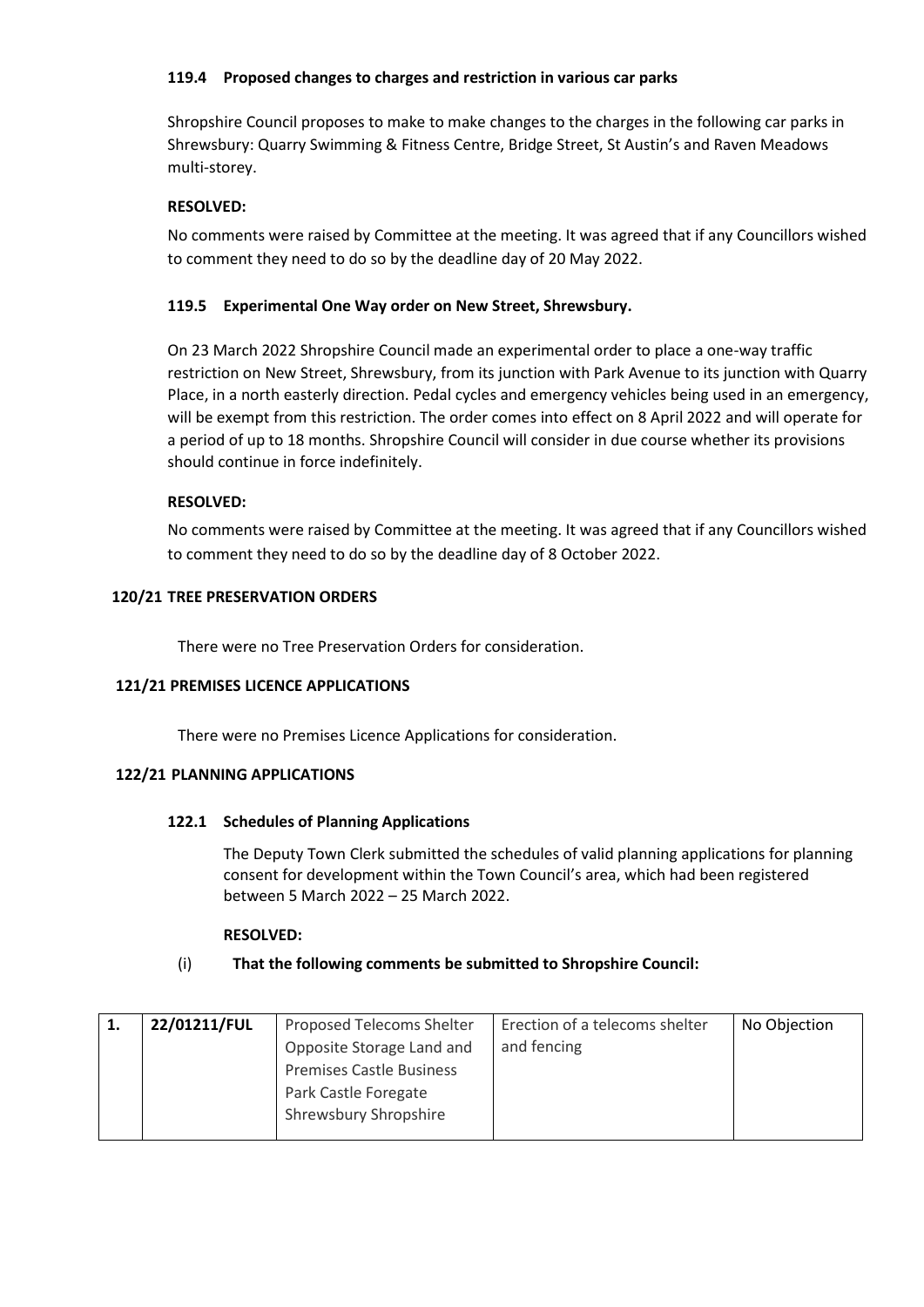| -2. | 22/01088/FUL | Land Adj. Electricity Sub    | Erection of shelter to house | Objection |
|-----|--------------|------------------------------|------------------------------|-----------|
|     |              | <b>Station Dark Lane</b>     | telecoms equipment/power     |           |
|     |              | <b>Shrewsbury Shropshire</b> | feed and installation of     |           |
|     |              |                              | perimeter fencing            |           |

The location plan provided with the application shows the unit being built on Town Council land, but the grid references show it being built on Shropshire Council land. One of the two supplied items is clearly wrong. The planning application states they have notified the landowner, which on the planning application is shown as Shropshire Council. No pre-application advice had been sought from Shropshire Council, which may have identified the listed incorrect landowner. We respectfully request that the case officer please look into this and clarify and re-submit an application if necessary.

| 3. | 22/01185/FUL | 26 Oswell Road Shrewsbury<br>Shropshire SY2 5YL                                            | Erection of a single storey side<br>extension and internal<br>reconfiguration                                                      | No Objection |
|----|--------------|--------------------------------------------------------------------------------------------|------------------------------------------------------------------------------------------------------------------------------------|--------------|
| 4. | 22/01161/ADV | Sainsburys Supermarkets<br>Ltd Meole Brace Retail Park<br>Shrewsbury Shropshire SY3<br>9NB | Erect and display 1No internally<br>Illuminated high-level facia sign                                                              | No Objection |
| 5. | 22/01390/LBC | Ten and Six 15 - 16 Mardol<br>Shrewsbury Shropshire SY1<br>1PY                             | Works to facilitate the erection<br>of servery/kitchen with creation<br>of an outdoor seating area with<br>boundary walling/gates  | No Objection |
| 6. | 22/01158/FUL | Ten and Six 15 - 16 Mardol<br>Shrewsbury Shropshire SY1<br>1PY                             | Erection of servery/kitchen with<br>creation of an outdoor seating<br>area with boundary<br>walling/gates; all associated<br>works | No Objection |
| 7. | 22/01017/FUL | 30 Simpson Way<br>Shrewsbury Shropshire SY2<br>6FT                                         | Relocated boundary fencing                                                                                                         | No Objection |

The Town Council raise no objections to this application, but Members raised a point regarding hedgehogs and asked if it would be possible to consider placing a hedgehog hole within the fence.

| 8.  | 22/01154/FUL | 16 Kennedy Road<br>Shrewsbury Shropshire SY3<br>7AB  | New front boundary wall and<br>associated alterations                         | No Objection |
|-----|--------------|------------------------------------------------------|-------------------------------------------------------------------------------|--------------|
| 9.  | 22/01137/FUL | 17 Malvern Close<br>Shrewsbury Shropshire SY2<br>6RF | Erection of first floor side<br>extension and single storey rear<br>extension | No Objection |
| 10. | 22/01119/FUL | <b>Gyland 5 Canonbury</b><br>Shrewsbury SY3 7AH      | Erection of a first - floor<br>extension to side                              | No Objection |

*Councillor Davies left the meeting.*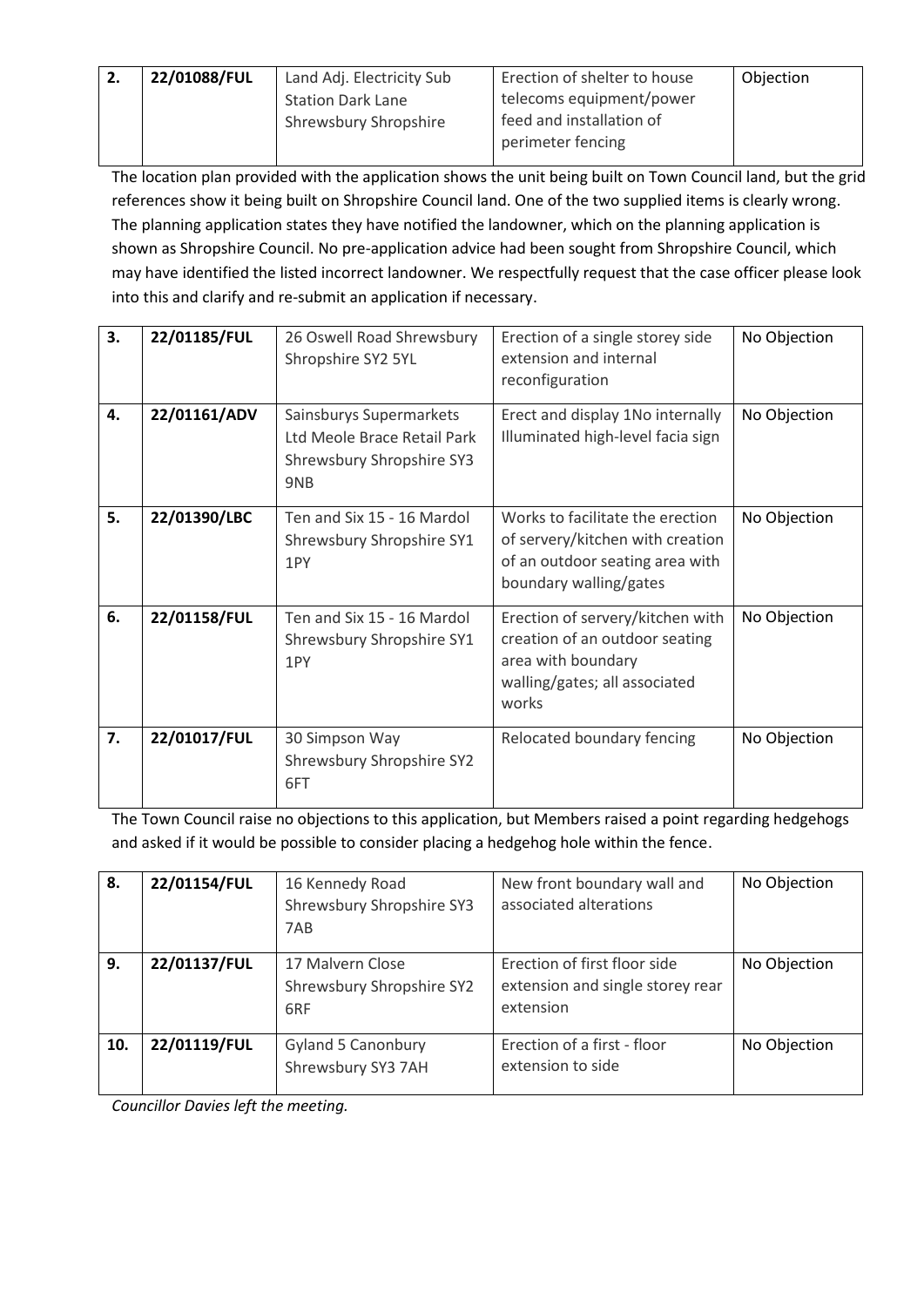| 11. | 22/00177/OUT | Land to The West of                | Outline application (access for | Deferred |
|-----|--------------|------------------------------------|---------------------------------|----------|
|     |              | <b>Battlefield Road Shrewsbury</b> | consideration) for mixed use    |          |
|     |              | Shropshire                         | commercial development and      |          |
|     |              |                                    | formation of vehicular access   |          |

Members have considered this outline application and have raised some concerns. The Committee would like to see comments from SC Highways regarding the potential impact on Battlefield Road which is already a congested area and would like to see more detailed plans to fully understand what is being proposed. Members also request clarification on who would manage the proposed allotments before making a decision on this application.

*Councillor Davies re-joined the meeting.*

| 12. | 22/00817/LBC | Rowleys House Barker<br><b>Street Shrewsbury</b><br>Shropshire SY1 1QH | Replacement of two badly<br>damaged infill panels within<br>timber frame affecting a Grade<br>II * Listed Building - Additional<br>repairs are being carried out to<br>other infill panels but does not<br>involve replacement of the<br>panels (detailed in the schedule<br>of works). | No Objection   |
|-----|--------------|------------------------------------------------------------------------|-----------------------------------------------------------------------------------------------------------------------------------------------------------------------------------------------------------------------------------------------------------------------------------------|----------------|
| 13. | 22/01338/TPO | 6 Rushbrooke Way<br>Shrewsbury Shropshire SY2<br>5TQ                   | To remove 1no. Norway Spruce<br>protected by the Shrewsbury &<br>Atcham Borough Council (Land<br>at Rushbrooke Way and<br>Alvaston Way, Monkmoor) Tree<br>Preservation Order 2008 (Ref.<br>SA/465)                                                                                      | Representation |

Whilst we understand the reasons raised by the applicant, if the tree is removed a replacement tree of a different species should be planted.

| 14. | 22/01108/LBC | Prince Rupert Hotel Butcher<br>Row Shrewsbury Shropshire<br><b>SY1 1UQ</b>   | Works to facilitate the<br>replacement of nine windows<br>to rear elevation affecting a<br>Grade II* Listed Building                | No Objection |
|-----|--------------|------------------------------------------------------------------------------|-------------------------------------------------------------------------------------------------------------------------------------|--------------|
| 15. | 22/01093/FUL | 60 Oakfield Road<br>Shrewsbury Shropshire SY3<br>8AE                         | Erection of single storey rear<br>extension                                                                                         | No Objection |
| 16. | 22/01319/LBC | Upper Floors 25-27 High<br>Street And 49 Pride Hill<br>Shrewsbury Shropshire | Works to convert upper floors<br>to 4No flats to include<br>replacement/installation of<br>existing stair(s) all ancillary<br>works | No Objection |
| 17. | 22/01085/FUL | Upper Floors 25-27 High<br>Street And 49 Pride Hill<br>Shrewsbury Shropshire | Conversion of upper floors to<br>form 4No flats and associated<br>works                                                             | No Objection |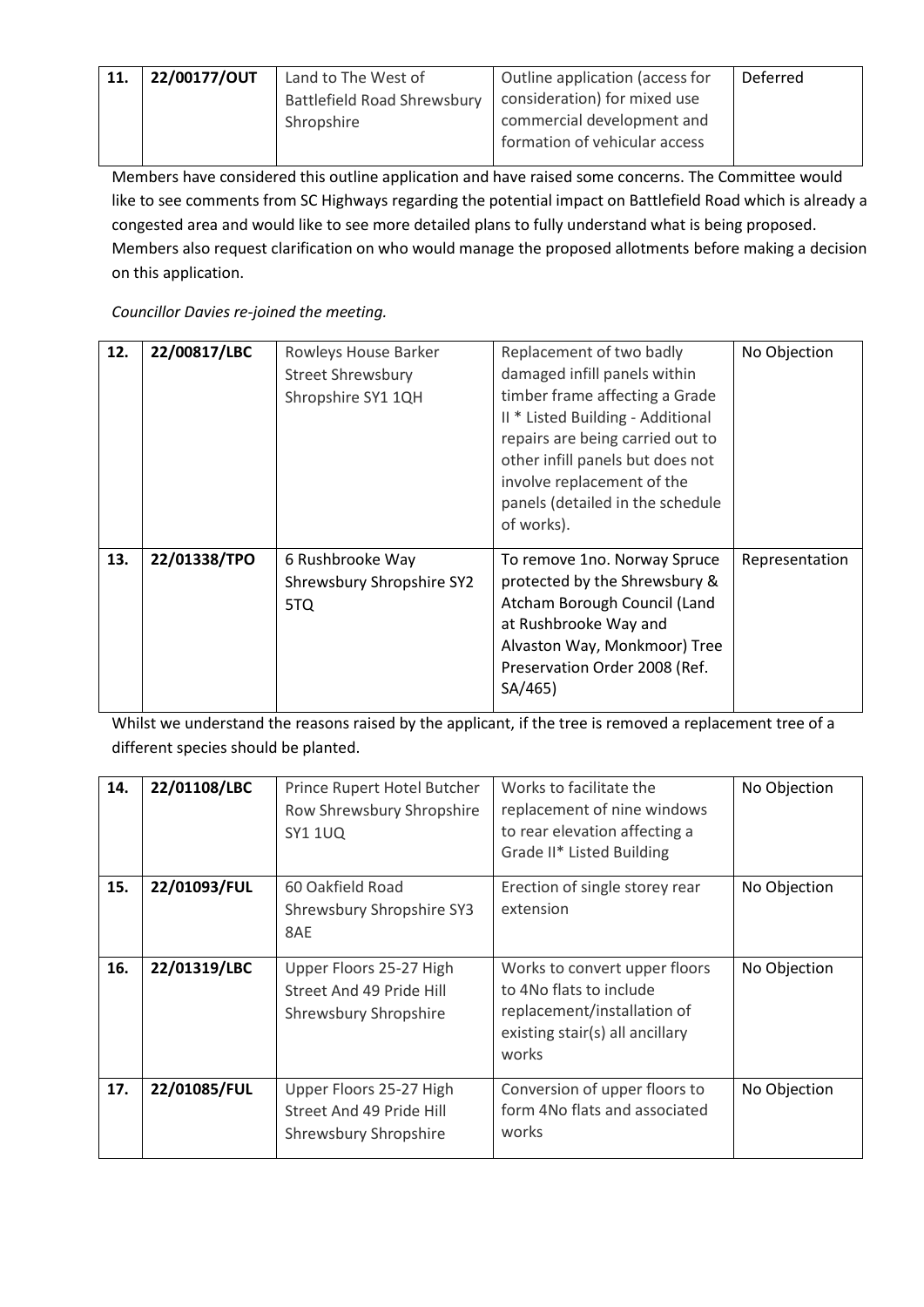| 18. | 22/01092/FUL | 5 Radbrook Road<br>Shrewsbury Shropshire SY3<br>9BB                | Erection of single storey rear<br>extension                                                                                                                           | No Objection |
|-----|--------------|--------------------------------------------------------------------|-----------------------------------------------------------------------------------------------------------------------------------------------------------------------|--------------|
| 19. | 22/01035/FUL | 8 Glenburn Gardens<br>Shrewsbury Shropshire SY2<br>5SY             | Construction of 2no semi -<br>detached dwellings with off<br>street parking                                                                                           | No Objection |
| 20. | 22/01034/FUL | 1 Glenburn Gardens<br>Shrewsbury Shropshire SY2<br>5SY             | Erection of one pair of semi-<br>detached dwellings with<br>alteration to existing vehicular<br>access and formation of parking                                       | No Objection |
| 21. | 22/01013/FUL | Lord Hill Hotel Abbey<br>Foregate Shrewsbury<br>Shropshire SY2 6AX | Application for relevant<br>demolition of buildings<br>(excluding the Listed Building)<br>but including former function<br>rooms and annexed bedroom<br>accommodation | No Objection |
| 22. | 22/01047/FUL | 16 Darwin Gardens<br>Shrewsbury Shropshire SY3<br>8QB              | Alterations to roof to facilitate a<br>loft conversion to include<br>installation of dormer roof to<br>rear                                                           | No Objection |

*Councillor Davies left the meeting.*

| 23. | 22/01026/FUL | Proposed Conversion of           | Re-development and              | Objection |
|-----|--------------|----------------------------------|---------------------------------|-----------|
|     |              | <b>Building South of Belmont</b> | conversion to 4No self -        |           |
|     |              | Bank Shrewsbury Shropshire       | contained dwellings including   |           |
|     |              |                                  | additional floor at first floor |           |
|     |              |                                  | level                           |           |

The Town Council object to this application as the design is over dominant and not within the character and appearance of the area. Members appreciate the need of bringing buildings back into use, but the use of modern materials within a Conservation Area is not in-keeping with the area.

*Councillor Davies re-joined the meeting.*

| 24. | 22/01020/FUL | Crowmeole Barn<br>Shrewsbury Shropshire SY3<br>8AY | Internal alterations and<br>improvements; insertion and<br>removal of various windows,<br>external doors and garage<br>doors                   | No Objection |
|-----|--------------|----------------------------------------------------|------------------------------------------------------------------------------------------------------------------------------------------------|--------------|
| 25. | 22/01018/FUL | 3 Calder Close Shrewsbury<br>Shropshire SY2 5YQ    | Demolition of existing<br>conservatory and erection of<br>new single storey extension<br>rear and erection of first floor<br>extension to side | No Objection |
| 26. | 22/00986/LBC | Church Flat 15 Mount Street<br>Shrewsbury SY3 8QJ  | Replacement of two first floor<br>windows at the rear of the<br>building                                                                       | No Objection |
| 27. | 22/00798/FUL | 10 College Hill Shrewsbury<br>Shropshire SY1 1LZ   | Erection of detached garden<br>room following demolition of<br>existing; repairs to garden walls                                               | No Objection |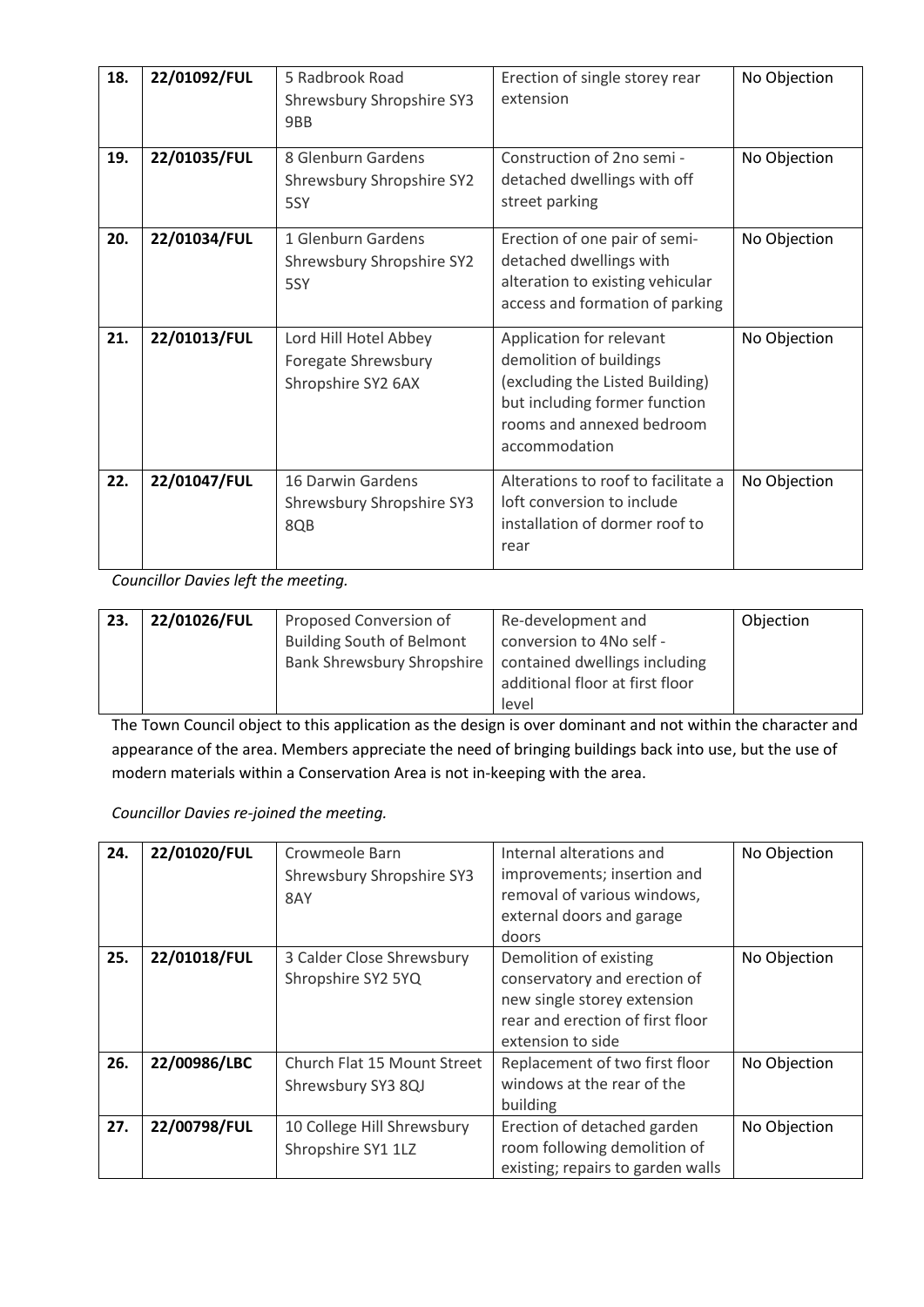|     |              |                                                                      | and garden shed and the return<br>of garden level to original level                                                                                                                                                                              |                                                                           |
|-----|--------------|----------------------------------------------------------------------|--------------------------------------------------------------------------------------------------------------------------------------------------------------------------------------------------------------------------------------------------|---------------------------------------------------------------------------|
| 28. | 22/01252/TCA | 1 Alfred Street Shrewsbury<br>Shropshire SY2 5EX                     | To reduce crown height of 1no.<br>Holly by 1.5 m and re-shape (as<br>per photograph) protected by<br>the Shrewsbury Conservation<br>Area                                                                                                         | Permission<br>granted by<br>Shropshire<br>Council prior to<br>the meeting |
| 29. | 22/01003/FUL | 19 Copperfield Drive<br>Shrewsbury Shropshire SY3<br>8ZD             | Erection of single storey rear<br>extension following demolition<br>of existing, erection of garden<br>store, infilling of front porch<br>and replacement of all external<br>windows/doors                                                       | No Objection                                                              |
| 30. | 22/00991/FUL | 16 Well Meadow Road<br>Shrewsbury Shropshire SY3<br>8UN              | Erection of single storey rear<br>and side extension                                                                                                                                                                                             | No Objection                                                              |
| 31. | 22/00783/FUL | 13 Fawcett Grove<br>Shrewsbury Shropshire SY2<br>5WG                 | Erection of a detached double<br>garage                                                                                                                                                                                                          | No Objection                                                              |
| 32. | 22/01133/TPO | Carline Crescent Longden<br>Coleham Shrewsbury<br>Shropshire SY3 7EU | Crown reduce by approx. 2m<br>and reduce main lowest<br>branches (West and North<br>direction) over river by approx.<br>3-4m 1No. Ash tree protected<br>by the Shrewsbury & Atcham<br>Borough Council (Carline Fields)<br>TPO 2002 (ref. SA/369) | No Objection                                                              |

Members would wish to be assured that in light of Government Guidance on the treatment of Ash Trees, any removal and disposal will be dealt with in accordance with such guidelines.

| 33. | 22/01131/TCA | Greenhill Copthorne Road<br>Shrewsbury Shropshire SY3<br>8NS       | Reduce crown by approx 1-<br>1.5m, remove deadwood,<br>crown raise by approx. 2m and<br>cut back by approx. 2m over<br>access drive 1No. Evergreen<br>Oak within the Shrewsbury<br><b>Conservation Area</b> | No Objection |
|-----|--------------|--------------------------------------------------------------------|-------------------------------------------------------------------------------------------------------------------------------------------------------------------------------------------------------------|--------------|
| 34. | 22/01132/TPO | 96A London Road<br>Shrewsbury Shropshire SY2<br>6PN                | Crown reduce by approx. 2-3m<br>1No. Horse Chestnut protected<br>by the Shrewsbury and Atcham<br>Borough Council (96 & 96a<br>London Road, Shrewsbury) TPO<br>1997 (Ref. SA/323)                            | No Objection |
| 35. | 22/01130/TPO | Oak Tree House Racecourse<br>Lane Shrewsbury Shropshire<br>SY3 5BJ | Crown reduce by approx. 2m<br>and crown lift canopy to first<br>main fork of 1No. Oak tree<br>protected by the SABC (Land at                                                                                | No Objection |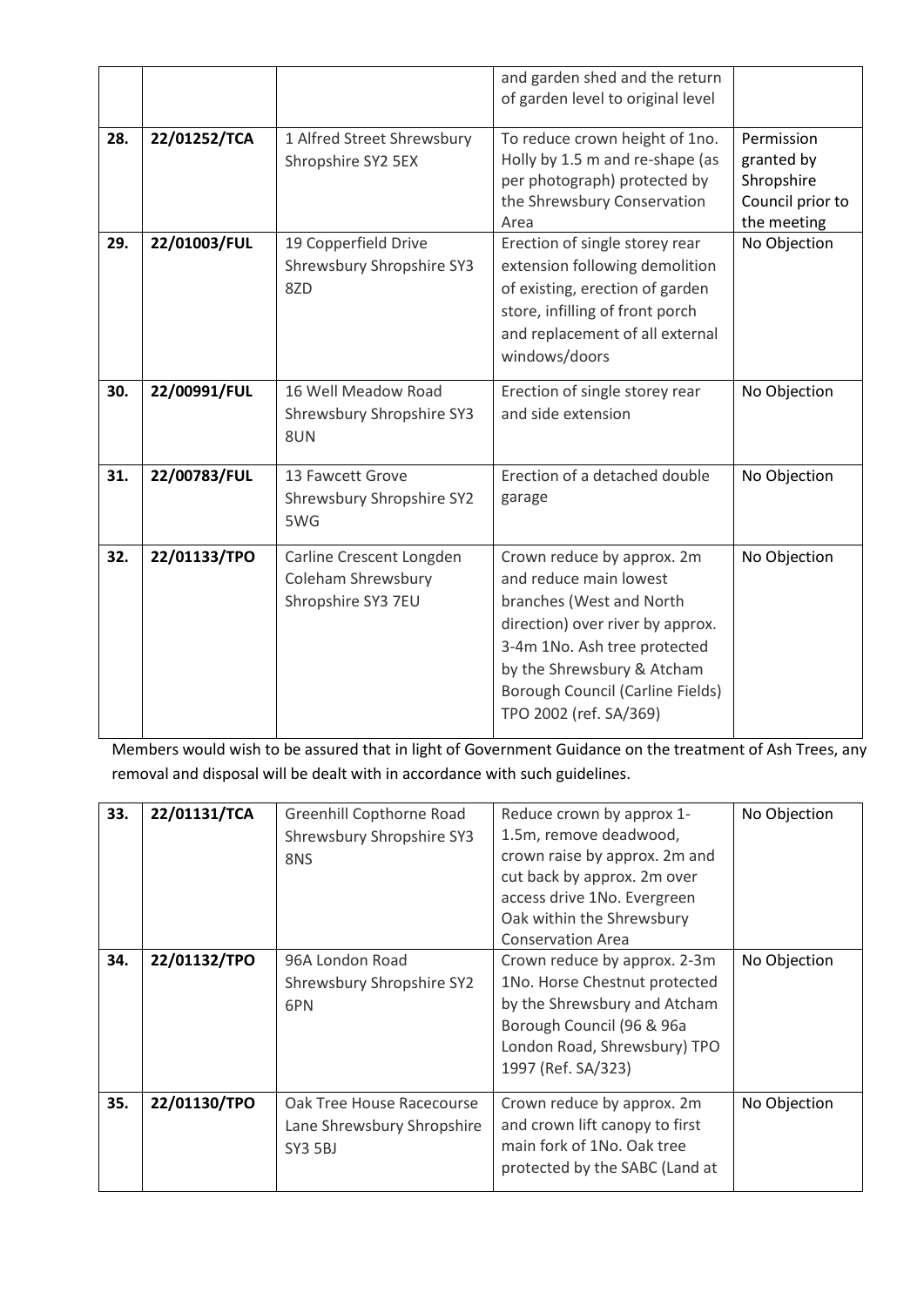|     |              |                                                        | and surrounding Bowbrook)<br><b>TPO 2008</b>                                                                                                                                                       |                |
|-----|--------------|--------------------------------------------------------|----------------------------------------------------------------------------------------------------------------------------------------------------------------------------------------------------|----------------|
| 36. | 22/00789/FUL | 31 Stokesay Avenue<br>Shrewsbury Shropshire SY1<br>3EU | Erection of two storey side<br>extension to replace existing<br>garage and single storey rear<br>extension                                                                                         | No Objection   |
| 37. | 22/01128/TPO | 70 Bishop Street<br>Shrewsbury Shropshire SY2<br>5EZ   | Crown reduce by 10-15 feet and<br>crown thin by 30% 1No. Copper<br>Beech tree protected by The<br>Shrewsbury Borough Council<br>(70 Bishop Street) Tree<br>Preservation Order 1968 (Ref:<br>SA/45) | Representation |

Whilst the Town Council has no objections to this application per se, Members respectfully request that Shropshire Council's Tree Officer visits the site and provides expert assessment and recommendations and determine if thinning by 30% may be excessive.

| 38. | 22/00974/FUL | 40 Kendal Road Shrewsbury | Erection of part two storey side | l Representation |
|-----|--------------|---------------------------|----------------------------------|------------------|
|     |              | Shropshire SY1 4ER        | and part first floor rear        |                  |
|     |              |                           | extensions and associated        |                  |
|     |              |                           | alterations                      |                  |
|     |              |                           |                                  |                  |

Whilst the Town Council has no objections to this application per se, but concerns are raised regarding the possible loss of light to the neighbouring property and requests that the Case Officer looks into this potential issue.

| 39. | 22/00947/FUL | Nixons Pet and Animal<br><b>Feeds Ltd Harlescott Barns</b><br>Harlescott Lane Shrewsbury<br>Shropshire SY1 3SZ | Erection of extension to existing<br>warehouse buildings to provide<br>Trade Counter and 10No.<br>associated customer parking<br>spaces          | No Objection   |
|-----|--------------|----------------------------------------------------------------------------------------------------------------|--------------------------------------------------------------------------------------------------------------------------------------------------|----------------|
| 40. | 22/00919/FUL | Fox Court House 96 The<br>Mount Shrewsbury<br>Shropshire SY3 8PL                                               | Erection of replacement garage<br>with first floor accommodation<br>(following demolition) with<br>single storey link extension to<br>main house | Representation |

The Town Council has no objections to this application per se but requests that conditions are established which ensures that the new building remains ancillary to the main property and cannot be sold as a separate residence.

| 41. | 22/00900/FUL | 36 Havelock Road          | Erection of single storey rear | No Objection |
|-----|--------------|---------------------------|--------------------------------|--------------|
|     |              | Shrewsbury Shropshire SY3 | extension                      |              |
|     |              | 7NE                       |                                |              |
|     |              |                           |                                |              |
|     |              |                           |                                |              |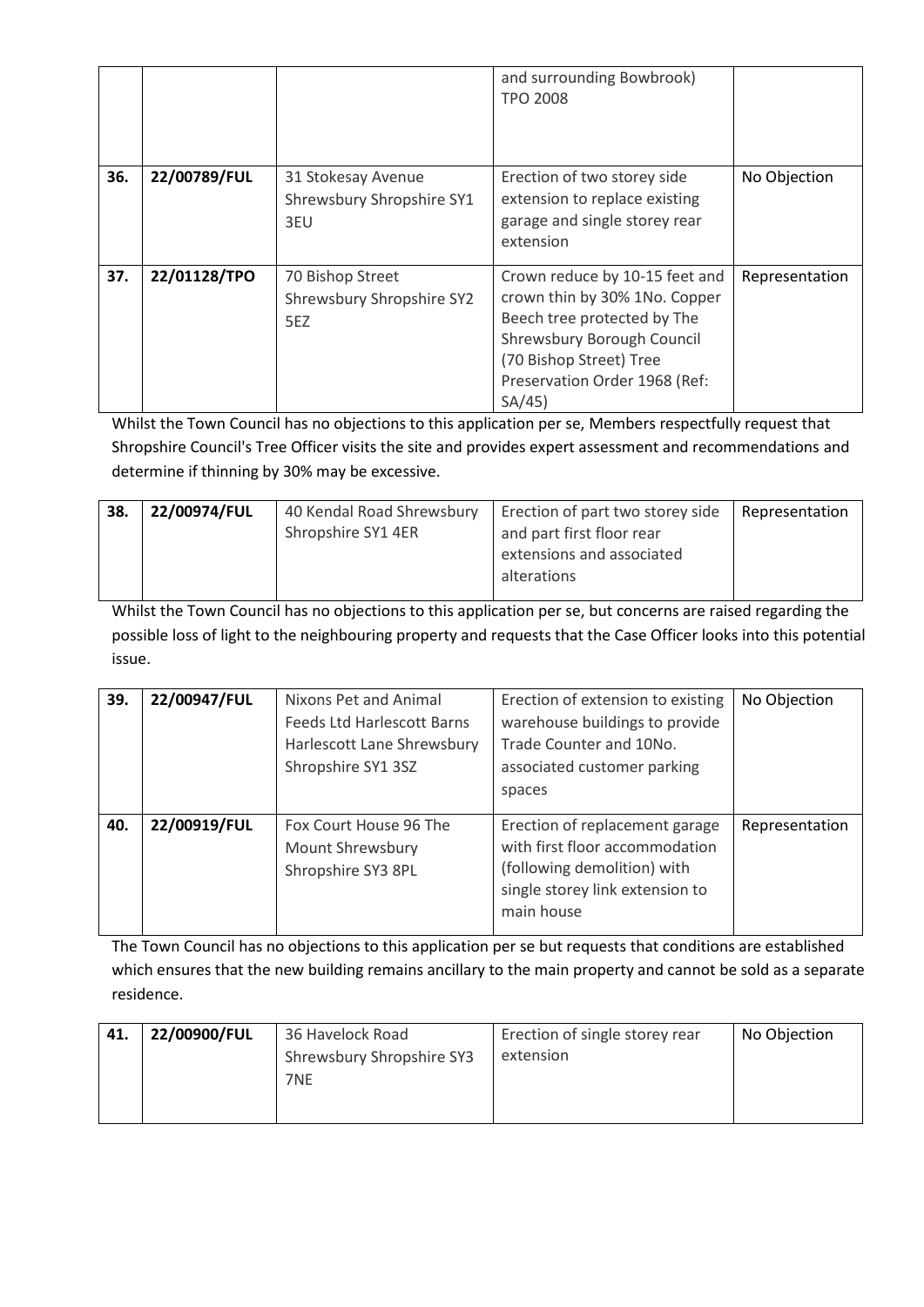| 42. | 22/00971/FUL | 88 London Road Shrewsbury   Erection of two-storey side |                                         | Objection |
|-----|--------------|---------------------------------------------------------|-----------------------------------------|-----------|
|     |              | Shropshire SY2 6PN                                      | extension and internal<br>refurbishment |           |
|     |              |                                                         |                                         |           |

There are significant areas of this application that remain unresolved and there are different views between the applicant and neighbour regarding ownership and boundaries. Members request that the Case Officer looks into the issues raised carefully to ensure matters can be resolved. Members object to the removal of the hedge and the ownership of the hedge also needs to be resolved. Concerns are also raised for the potential loss of light to the neighbouring property were the application approved. Also, the description of development does not appear to match the plans provided.

| 43. | 22/00898/FUL | Proposed Dwelling South Of<br>27 Harlescott Crescent<br>Shrewsbury Shropshire                             | Erection of 1No dwelling with 3<br>car garage below following<br>demolition of existing derelict 4<br>car single storey garage | No Objection                                                              |
|-----|--------------|-----------------------------------------------------------------------------------------------------------|--------------------------------------------------------------------------------------------------------------------------------|---------------------------------------------------------------------------|
| 44. | 22/00860/ADV | Nine Bridges Business Park<br><b>Battlefield Enterprise Park</b><br>Vanguard Way Shrewsbury<br>Shropshire | Erection of 1no. freestanding,<br>non-illuminated sign                                                                         | No Objection                                                              |
| 45. | 22/00675/FUL | 2 Elmfield Road Shrewsbury<br>Shropshire SY2 5PB                                                          | Erection of porch to front<br>elevation                                                                                        | No Objection                                                              |
| 46. | 22/01031/TCA | 49 Underdale Road<br>Shrewsbury Shropshire SY2<br>5DT                                                     | To crown 1No. Ash tree by one<br>third within the Shrewsbury<br><b>Conservation Area</b>                                       | Permission<br>granted by<br>Shropshire<br>Council prior to<br>the meeting |
| 47. | 22/00838/FUL | 57 Armoury Gardens<br>Shrewsbury Shropshire SY2<br>6PJ                                                    | Erection of a two - storey side<br>extension and a single storey<br>rear extension                                             | No Objection                                                              |

### **122.2 Schedule of Planning Decisions**

The Deputy Town Clerk submitted the schedules of planning decisions where the comments of the Town Council varied to the final planning decision of the Planning authority between 5 March 2022 to 25 March 2022.

# **RESOLVED:**

That the variance of planning decisions between the period 5 March to 25 March 2022 be noted.

# **122.3 Certificate of Lawful Development**

The Deputy Town Clerk submitted the schedules of the following applications for Certificates of Lawful Development between 5 March to 25 March 2021 for noting:

a) 22/01071/CPL – Application for a Lawful Development certificate for the proposed erection of a single storey rear extension and associated alterations following demolition of a single storey part – 6 London Road, Shrewsbury